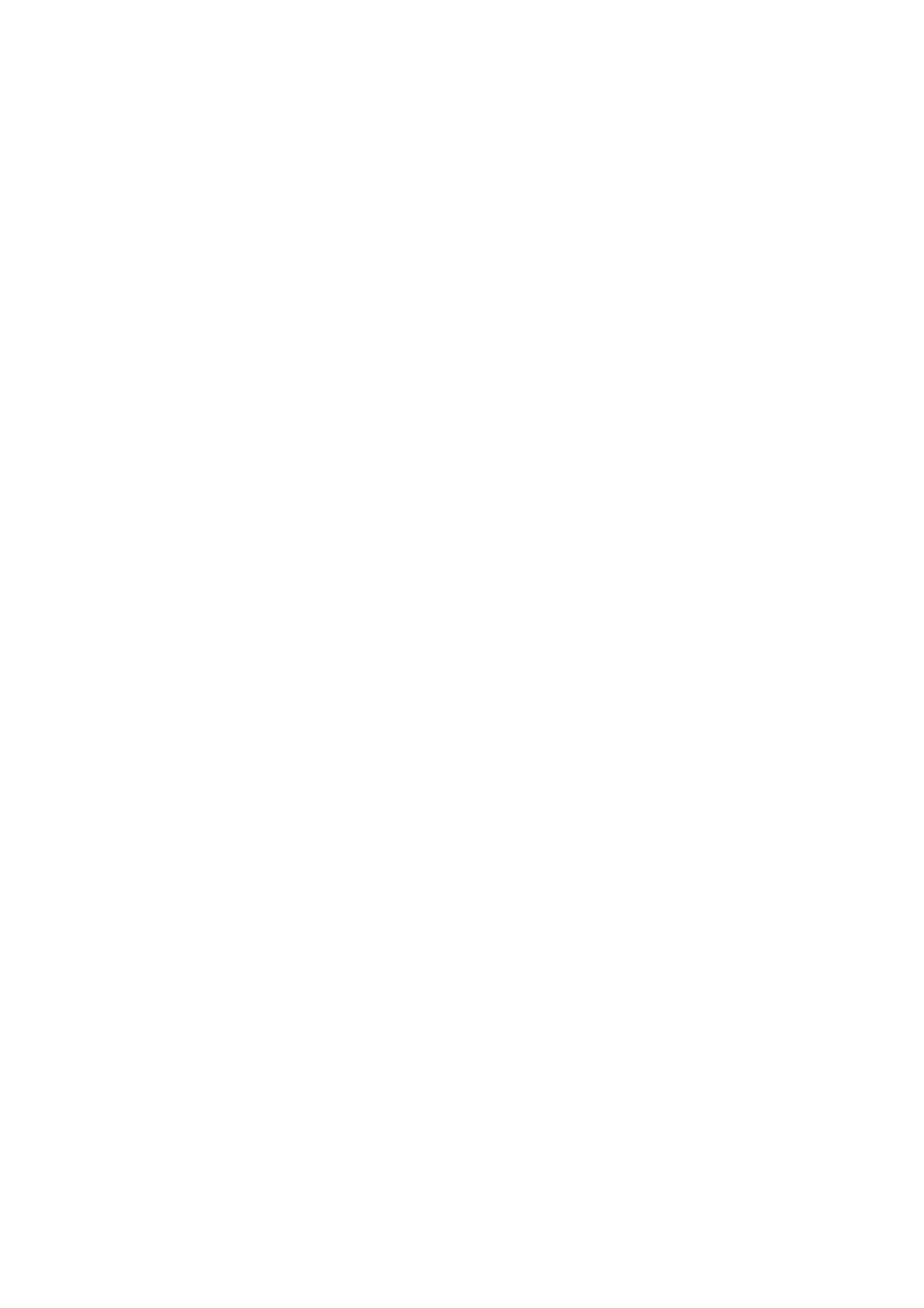

## **DRAFT STATUTE LAW REVISION (MISCELLANEOUS PROVISIONS) (JERSEY) LAW 201-**

#### **European Convention on Human Rights**

In accordance with the provisions of Article 16 of the Human Rights (Jersey) Law 2000 the Chief Minister has made the following statement –

In the view of the Chief Minister, the provisions of the Draft Statute Law Revision (Miscellaneous Provisions) (Jersey) Law 201- are compatible with the Convention Rights.

Signed: **Senator I.J. Gorst** 

*Chief Minister* 

Dated: 17th February 2014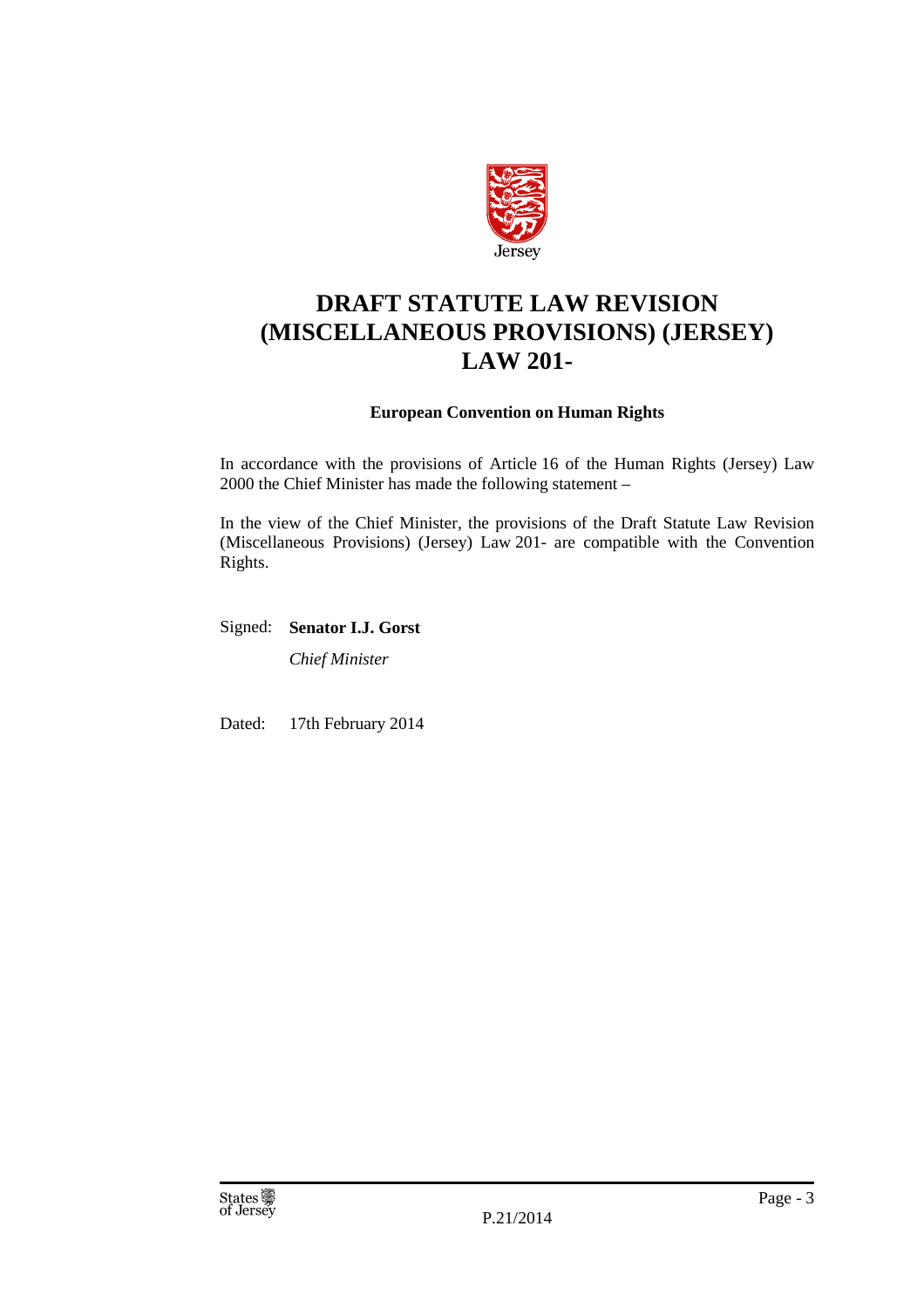#### **REPORT**

#### **Introductory**

As its short title indicates, the purpose of this *Projet de Loi* is to revise a number of unrelated statutory provisions. Some of the provisions are spent, others serve little or no practical purpose or have been rendered nugatory by case law. The draft Law therefore repeals or amends as necessary the Laws in which those provisions appear.

The statutory provisions concerned relate to –

- 1. the appointment of '*experts*' under the *Loi (1860) sur le transfert d'héritages* ("**the 1860 Law**"); and
- 2. certain redundant references in 19th Century legislation to imprisonment for debt.

In the case of *1.* above, the draft Law will remove the need for *experts* to be sworn-in by the Royal Court every 5 years, and will reduce an administrative burden that falls not only upon the Court, but upon the Parishes and the Chief Minister's Department – *see further below*.

In the case of *2.* above, the draft Law will clear the way for the removal of the reservation entered on Jersey's behalf in relation to article 11 of The International Covenant on Civil and Political Rights ("**ICCPR**") – *see further below*.

#### **1. The appointment of '***experts***'**

- 1/1 Prior to the introduction of Ministerial Government in December 2005, the 1860 Law was administered by the Legislation Committee. Under Article 2 of the 1860 Law, the Committee was required, every 5 years, to appoint 24 *experts* – 12 *experts* from the Parish of St. Hélier and 12 *experts* from the other 11 Parishes. This function now falls upon the Chief Minister as a result of the States of Jersey Law 2005.
- 1/2 The function of the *experts* is to make a valuation when necessary of "*… les maisons, terres, et terrains situés dans la Paroisse de St. Hélier, et … les propriétés dans les autres Paroisses*" [… the houses, estates, and lands situated in the Parish of St. Helier, and the properties in the other Parishes]. The duly appointed *experts* are required to take oath before the Royal Court.
- 1/3 Technically it is open to a person purchasing immovable property to apply jointly with the vendor to the Royal Court for *experts* to be nominated to carry out a valuation. The Court, if it accedes to the application, must fix a date for the valuation to be presented to the Court. The valuation (*rapport des experts*) is then registered by the Court (*enregistré dans les rôles de la Cour Royale*).
- 1/4 However, this procedure now has no relevance except in relation to Articles 50 and 51 of the *Loi* (1880) *sur la propriété foncière* ("**Articles 50 and 51**") which were designed to afford protection to the owner of hypothecated land in the event of a *dégrèvement* in which that owner was not the debtor, or if an hypothecary creditor sought to exercise his or her *droit de*  suite.<sup>1</sup> Articles 50 and 51 enable the owner to keep the land by paying to the secured creditor the secured debt up to the value of the property either at the time the owner purchased it or at the time the creditor moves against it. The value of the land for this purpose is ascertained by invoking the procedure

 $<sup>1</sup>$  *i.e.* the right to follow charged land into the hands of a third-holder.</sup>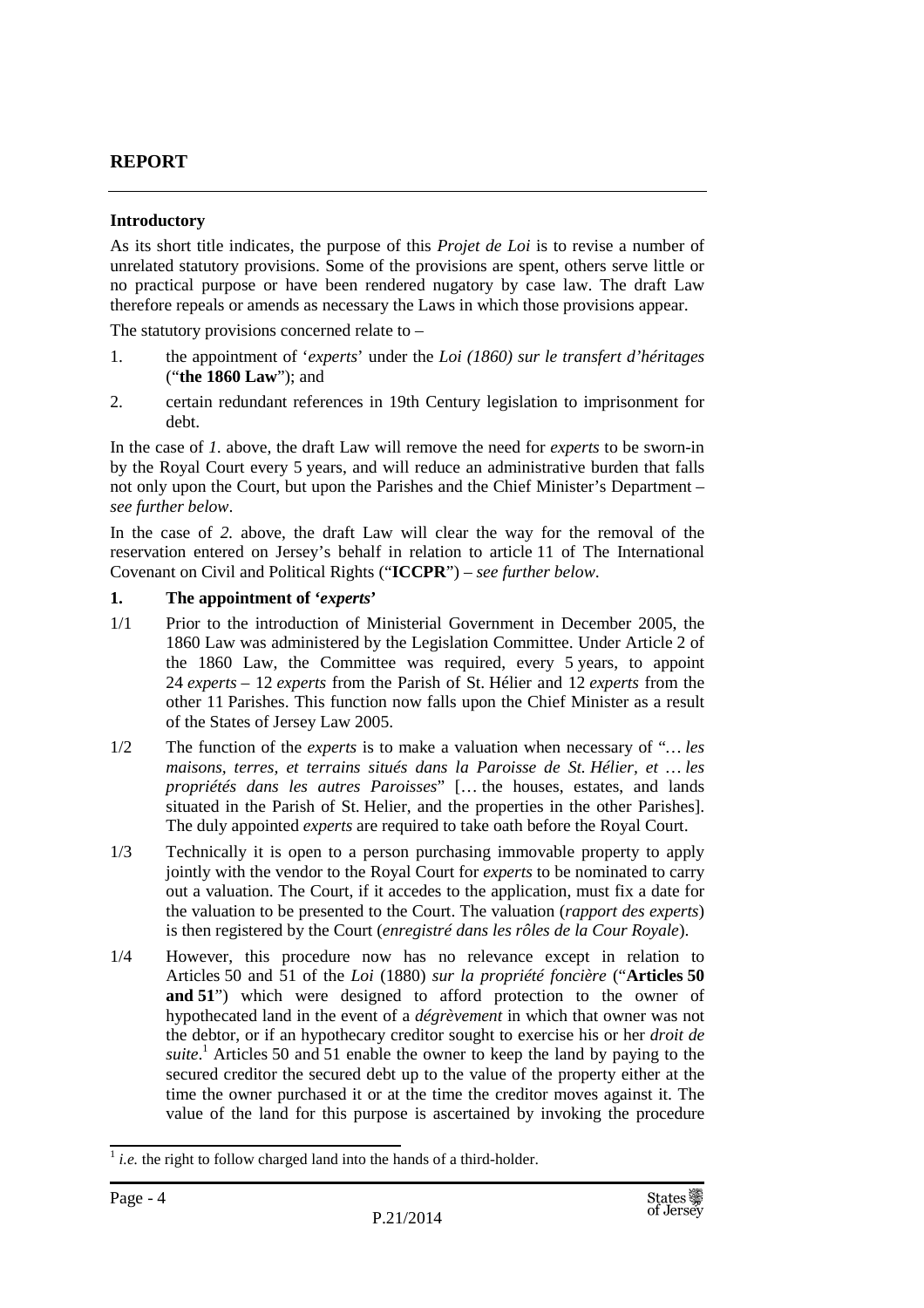under the 1860 Law. But for Articles 50 and 51, the procedure under the 1860 Law for the appointment of *experts* serves no purpose.

- 1/5 The Legislation Advisory Panel has consulted with various parties, including the Judicial Greffier and the Jersey Law Society. It emerges from such consultation that modern practice in respect of security and lending means that Articles 50 and 51 are "highly unlikely to be invoked". Nonetheless, the Jersey Law Society's view was that "... there may remain some obscure situation where the protection which Articles 50 and 51 provide might be appropriate." However, there was no need to retain the procedure for the appointment of *experts* under the 1860 Law: instead, if a valuation were to be required, it should be able to be carried out in such manner as the Court might direct.
- 1/6 The draft Law would therefore repeal the 1860 Law and amend Article 51 of the *Loi* (1880) *sur la propriété foncière* to empower the Royal Court accordingly.

#### **2. Redundant references to imprisonment for debt**

- 2/1 The ICCPR is a multilateral treaty adopted by the United Nations General Assembly on 16th December 1966, and in force from 23rd March 1976. It commits its parties to respect the civil and political rights of individuals, including the right to life, freedom of religion, freedom of speech, freedom of assembly, electoral rights and rights to due process and a fair trial. As of March 2012, the Covenant had 74 signatories and 167 parties.
- 2/2 The United Kingdom's ratification of the ICCPR was extended to Jersey on 20th May 1976. That extension was subject to the reservation entered on Jersey's behalf not to apply article 11 of the ICCPR ("**article 11**"). Article 11 is in these terms:

*"No-one shall be imprisoned merely on the ground of inability to fulfil a contractual obligation."*

- 2/3 On 2nd August 2006, the Jersey Government requested the United Kingdom Government to withdraw the reservation relating to article 11. The request was made on the basis that Jersey law had developed to the point where no court could properly order a debtor to be imprisoned on the ground merely of *inability to fulfil a contractual obligation*.
- 2/4 This legal position had been confirmed by the Court of Appeal in the case of *Benest* v. *Le Maistre* (1998) JLR 213, in which the judgment of Lord Carlisle of Bucklow made it clear that the court may not order imprisonment of a debtor if it is satisfied that he or she is in good faith and genuinely cannot do anything to pay the debt. The Court may only order imprisonment of a debtor where it is satisfied that he or she is perfectly capable of paying the debt, but is simply choosing not to do so.
- 2/5 This means that no civil court in Jersey can resort to imprisonment of a debtor "*merely on the ground of inability to fulfil a contractual obligation.*"
- 2/6 Notwithstanding the position under case law, there are residual albeit redundant – references in some old Jersey statutes to imprisonment for debt that are inconsistent with the modern position; and it is necessary to expunge those references from the statute book in order finally to secure the withdrawal of the reservation on Jersey's behalf in relation to article 11.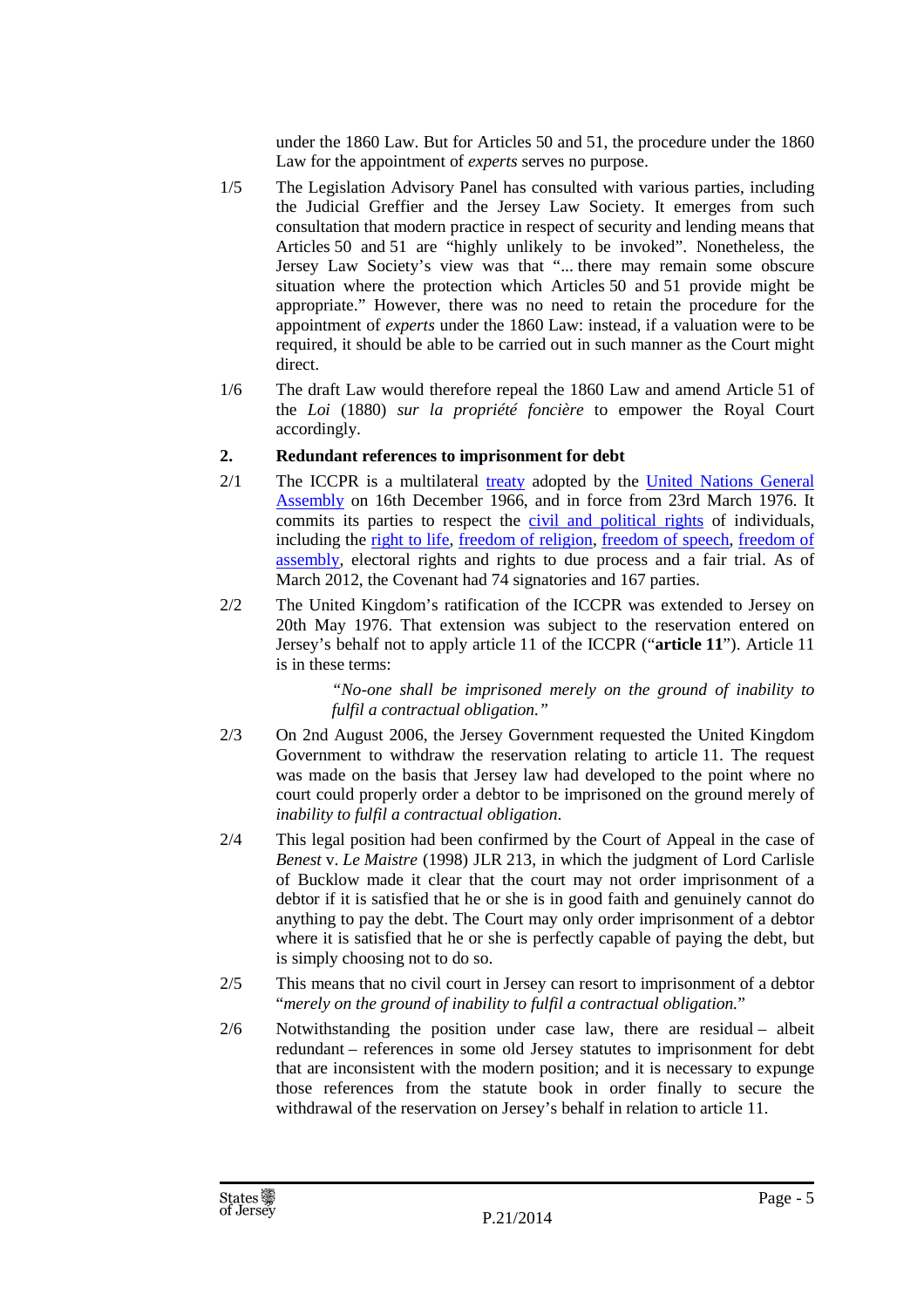- 2/7 The *Loi* (1886) *sur l'emprisonnement pour dettes* actually safeguarded the position of an imprisoned debtor in as much as it limited the period for which he or she could remain incarcerated; but its provisions are redundant and would be repealed by the draft Law.
- 2/8 The *Loi* (1891) *sur la Cour pour le recouvrement de menues dettes* included provision for an Act of the Petty Debts Court to enable the plaintiff to lodge the defendant *en prison pour dettes* if the defendant did not have property that could be seized to satisfy the debt. But this too is redundant and would be repealed.
- 2/9 The *Loi* (1832) *sur les décrets* contains several antiquated references to a debtor being reduced to short rations (*petits dépens*) and related provisions which have long been superseded by post-War procedural provision made by Rules of Court.<sup>2</sup> These too would be deleted, as would certain spent provisions of the 1832 *Loi* that required a curator to act with his or her *électeurs*. 3

#### **Financial and manpower implications**

This Draft Law has no implications for the financial or manpower resources of the States, except insofar as the repeal of the *Loi (1860) sur le transfert d'héritages* will remove an administrative burden on the Chief Minister's Department and on the Royal Court (as well as on the Parishes).

#### **Human Rights**

The notes on the human rights aspects of the draft Law in the **Appendix** have been prepared by the Law Officers' Department and are included for the information of States Members. They are not, and should not be taken as, legal advice.

 $2$  Under the Royal Court (Jersey) Law 1948.

<sup>3</sup> The Mental Health (Jersey) Law 1969 abolished *curatelles*, with the result that references to *électeurs* have become redundant in relation to curators (but not in relation to *tuteurs*).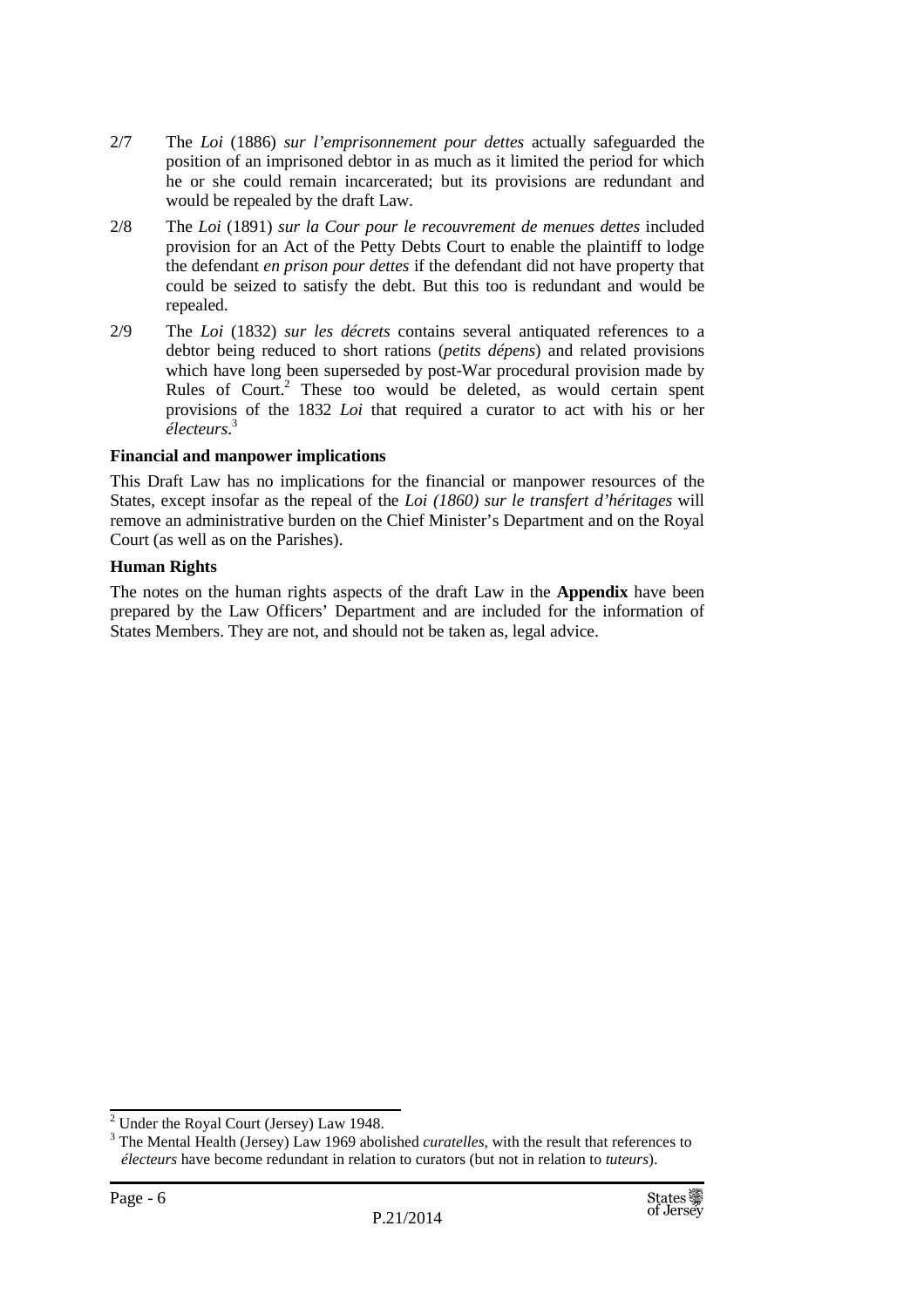#### **APPENDIX TO REPORT**

#### **Draft Statute Law Revision (Miscellaneous Provisions) (Jersey) Law 201-**

This Note has been prepared in respect of the Draft Statute Law Revision (Miscellaneous Provisions) (Jersey) Law 201-. It summarises the principal human rights issues arising from the contents of the draft Law and explains why, in the Law Officers' opinion, the draft Law is compatible with the European Convention on Human Rights ("**ECHR**").

- 1. Protocol No. 4 to the ECHR secured certain rights and freedoms other than those already included in the Convention and in the First Protocol thereto.
- 2. Article 1 of Protocol 4 recited that**:** "*No one shall be deprived of his liberty merely on the ground of inability to fulfil a contractual obligation*."
- 3. It will be noted that Article 1 of Protocol 4 is in similar terms to article 11 of the ICCPR: "*No-one shall be imprisoned merely on the ground of inability to fulfil a contractual obligation.*"
- 4. In that connection the legal position in Jersey has been noted above in the Ministerial Report. It was held by the Court of Appeal in the case of *Benest* v. *Le Maistre* (1998) JLR 213, that no court may order imprisonment of a debtor if it is satisfied that he or she is in good faith and genuinely cannot do anything to pay the debt. This is consistent with the requirement of Protocol 4, Article 1, that no person be *deprived of his or her liberty merely on the ground of inability to fulfil a contractual obligation*; and the object of the draft Law – insofar as it repeals or amends statutory provisions relating to civil debt – is consistent with that ECHR requirement.
- 5. No provisions of the ECHR are engaged by the remainder of the draft Law.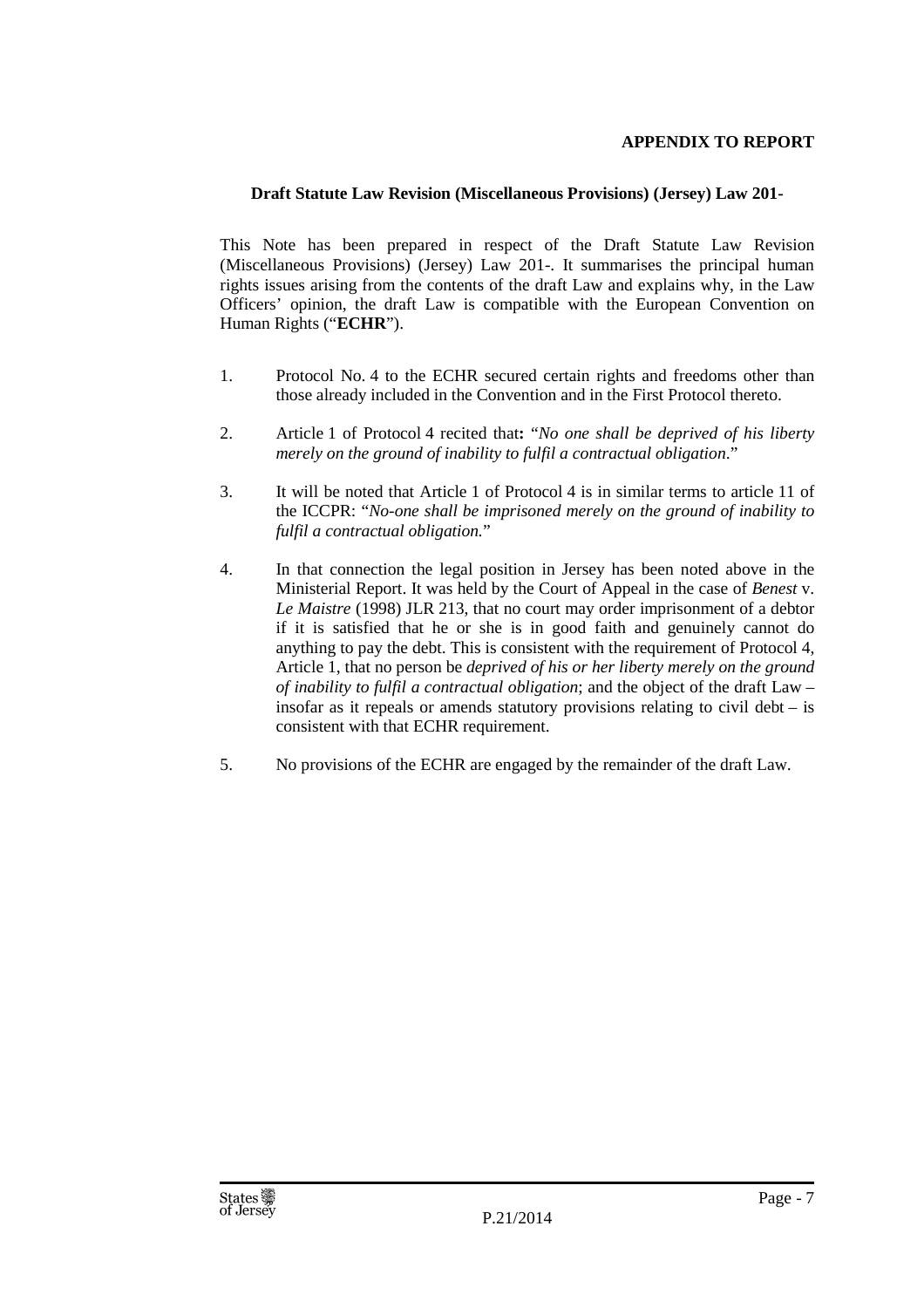#### **Explanatory Note**

This draft Law would remove from the statute book, or amend, various provisions which have become obsolete or unnecessary in the modern legal environment.

References to imprisonment for debt on the grounds of inability to fulfil a contractual obligation would be removed by *Articles 1* and *3*, and by the repeal of the *Loi* (1886) *sur l'emprisonnement pour dettes* effected by *Article 4.* In particular, for Article 2 of the *Loi (1832) sur les décrets* there would be substituted an Article which may be translated as follows:

"A creditor who has obtained against a debtor an act or judgment (whether of the Royal Court or of the Petty Debts Court) for the payment or acknowledgment of an existing or contingent bond, account, or other debt, or for the settlement of an account or fixing of quantum of damages, may, on application to the Royal Court within no later than one month, authorize the Viscount to give notice to the said debtor that he must satisfy his creditor within two months of the said notice, on pain of judgment against all his personal and heritable property.".

An unwieldy and rarely used procedure for the appointment in each Parish of "Experts" in the valuation of land would be abolished by the repeal of the *Loi (1860) sur le transfert d'héritages* (*Article 4*) and by a substitution of Article 51 in the *Loi (1880) sur la propriété foncière* (*Article 2*).

*Article 5* provides for the citation of this Law and for its coming into force.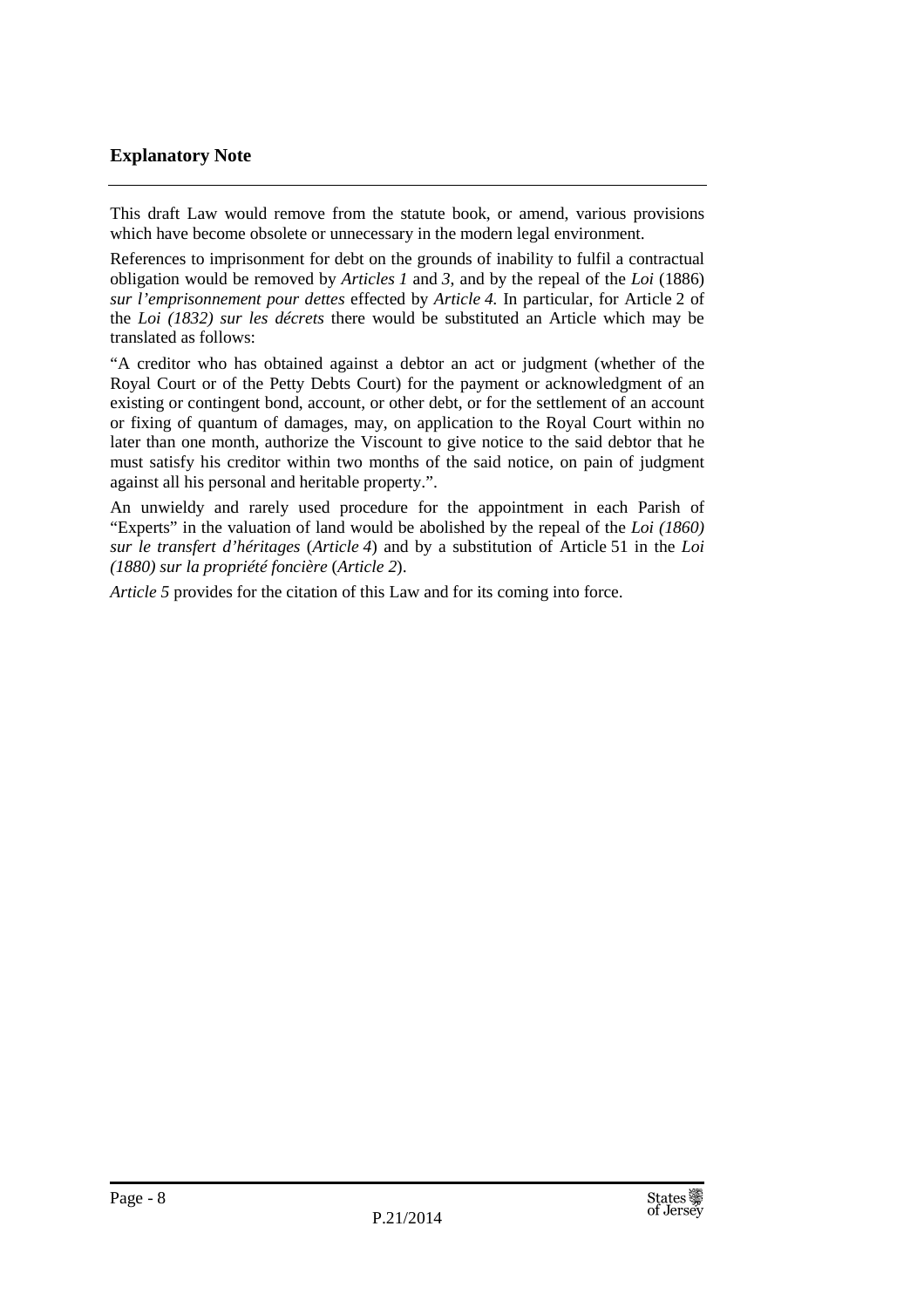

# **DRAFT STATUTE LAW REVISION (MISCELLANEOUS PROVISIONS) (JERSEY) LAW 201-**

### **Arrangement**

### **Article**

| $1 \quad$      |                                                                 |  |
|----------------|-----------------------------------------------------------------|--|
| 2              |                                                                 |  |
| 3 <sup>7</sup> | Amendment of the Loi (1891) sur la Cour pour le recouvrement de |  |
|                |                                                                 |  |
| 4              |                                                                 |  |
| $\overline{5}$ |                                                                 |  |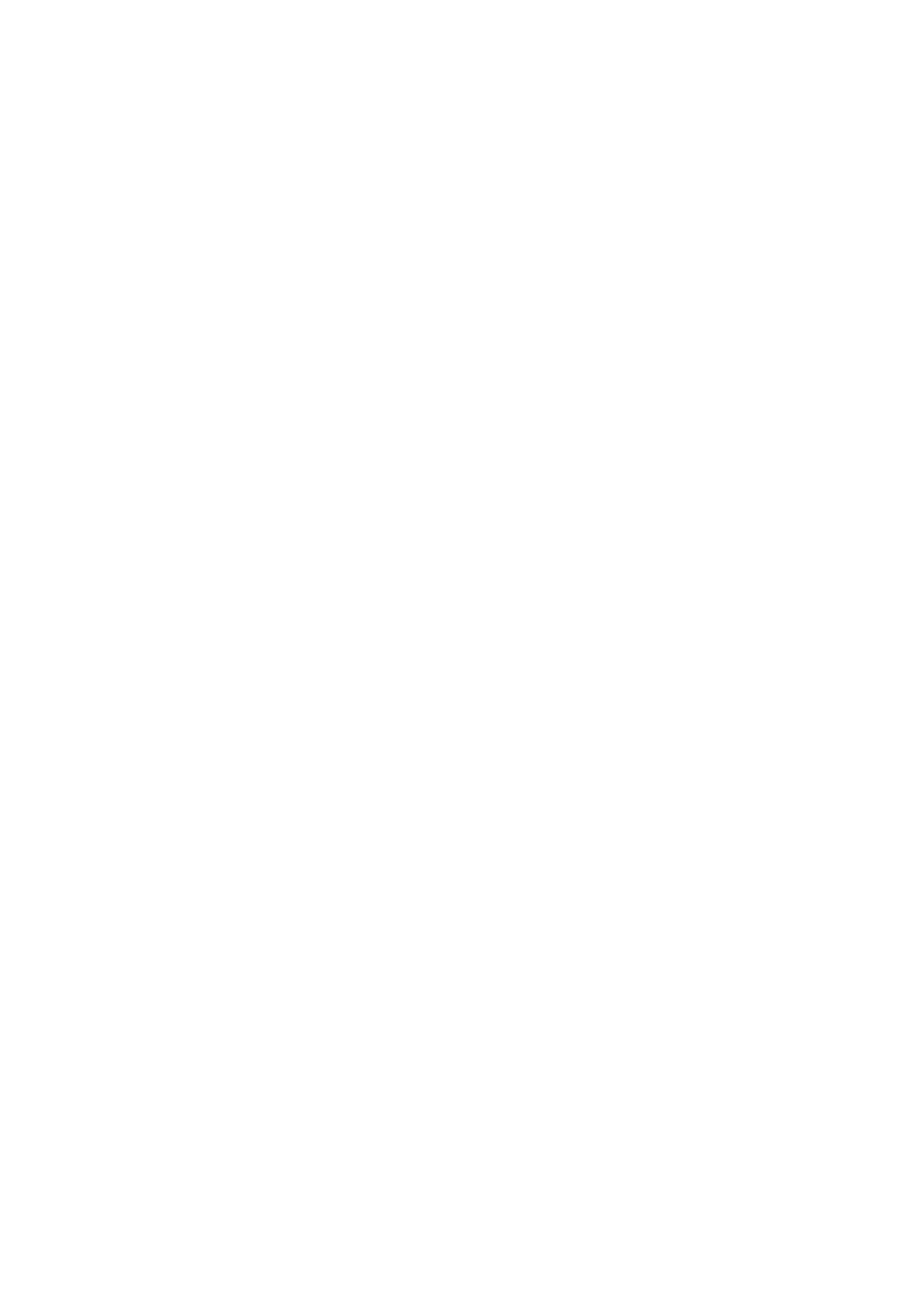

## **DRAFT STATUTE LAW REVISION (MISCELLANEOUS PROVISIONS) (JERSEY) LAW 201-**

**A LAW** to repeal the *Loi (1860) sur le transfert d'héritages* and *the Loi (1861) sur l'emprisonnement pour dettes*, and to amend certain provisions of the *Loi (1832) sur les décrets*, the *Loi (1880) sur la propriété foncière* and the *Loi (1890) sur la Cour pour le recouvrement de menues dettes* 

*Adopted by the States* [*date to be inserted] Sanctioned by Order of Her Majesty in Council [date to be inserted] Registered by the Royal Court* [date to be inserted]

**THE STATES**, subject to the sanction of Her Most Excellent Majesty in Council, have adopted the following Law –

#### **1 Amendment of the** *Loi (1832) sur les décrets*

In the *Loi (1832) sur les décrets<sup>1</sup>* –

- (a) in Article 1, for the words "dans l'un des deux cas suivans:
	- 1. S'il a été réduit aux petits dépens.
	- 2. S'il"

there shall be substituted "s'il";

(b) for Article 2 there shall be substituted the following  $-$ 

"Le créancier qui aura obtenu contre un débiteur un acte ou jugement (soit de la Cour Royale soit de la Cour pour le Recouvrement de Menues Dettes) pour le paiement ou la reconnaissance d'une obligation actuelle ou contingente, compte, ou autre dette, ou pour le règlement d'un compte, ou statuant le montant des dommages-intérêts, pourra, en s'adressant un mois après à la Cour Royale, faire autoriser le Vicomte à signifier audit débiteur, qu'il ait à satisfaire son créancier dans deux mois de ladite signification, sous peine que tous ses biens-meubles et héritages soient adjugés renoncés.";

(c) in Article 3, for the words "un acte de prison" there shall be substituted the words "un acte ou jugement visé à l'Article 2";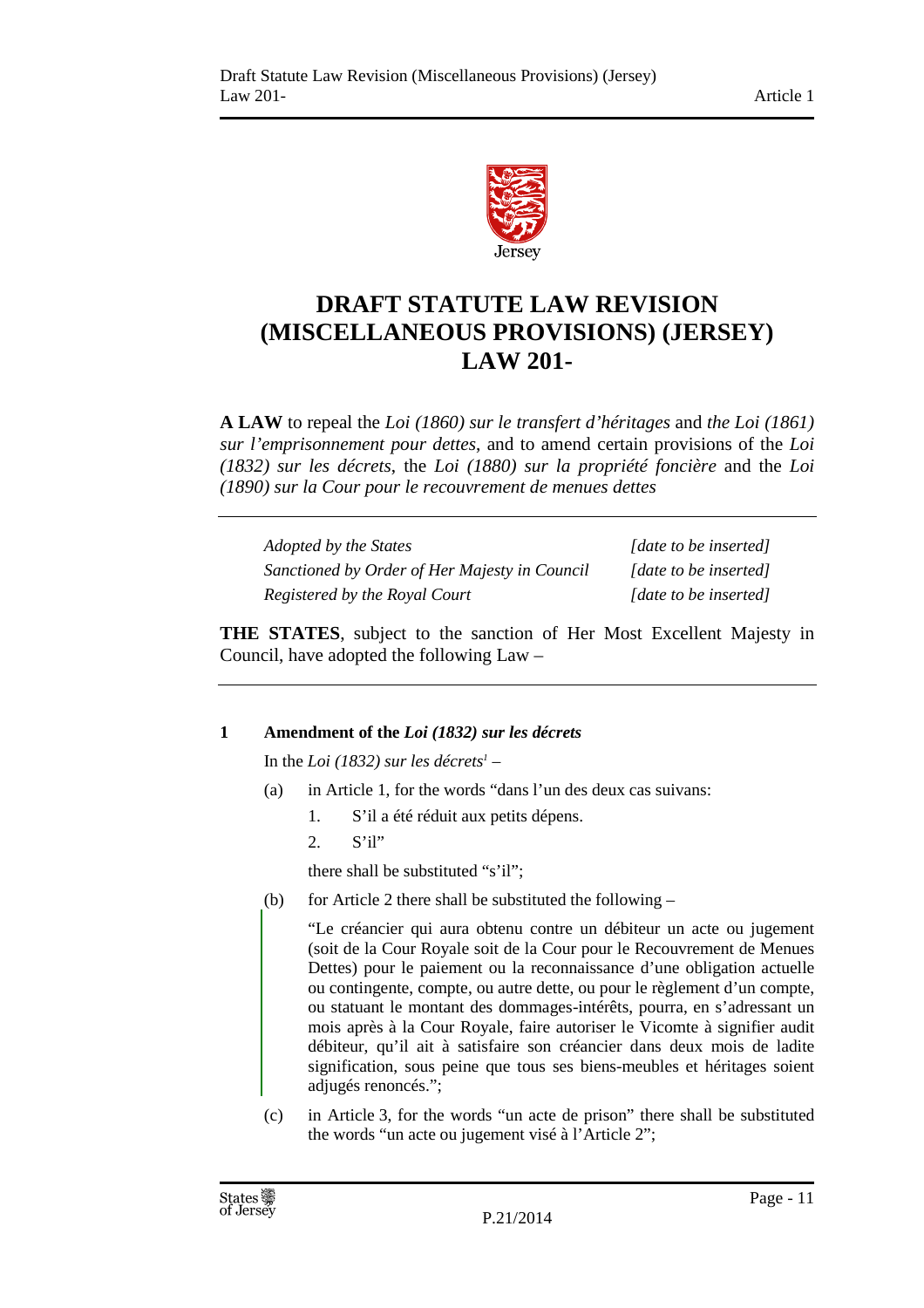- (d) in Article 4, for the words "prisonnier ou de l'absent" there shall be substituted the word "débiteur";
- (e) in Article  $5 -$ 
	- (i) the words "ou curateur" shall be deleted;
	- (ii) for the words "acte de prison" there shall be substituted the words "acte ou jugement visé à l'Article 2 de la présente Loi";
	- (iii) in each place in which they occur, the words "ou de l'interdit" shall be deleted.

#### **2 Amendment of the** *Loi (1880) sur la propriété foncière*

In the *Loi (1880) sur la propriété foncière<sup>2</sup>* , for Article 51 there shall be substituted the following Article –

"Les évaluations dont il est parlé dans l'Article précédent se feront de telle manière que la Cour Royale pourra de temps en temps déterminer.".

#### **3 Amendment of the** *Loi (1891) sur la Cour pour le recouvrement de menues dettes*

In the *Loi (1891) sur la Cour pour le recouvrement de menues dettes<sup>3</sup>* –

- (a) in Article 14, the second paragraph shall be deleted;
- (b) Article 18 shall be deleted.

#### **4 Repeals**

The *Loi (1860) sur le transfert d'héritages<sup>4</sup>* and the *Loi (1886) sur l'emprisonnement pour dettes*<sup>5</sup> shall be repealed.

#### **5 Citation and commencement**

This Law may be cited as the Statute Law Revision (Miscellaneous Provisions) (Jersey) Law 201-, and shall come into force 7 days after the day on which it is registered.